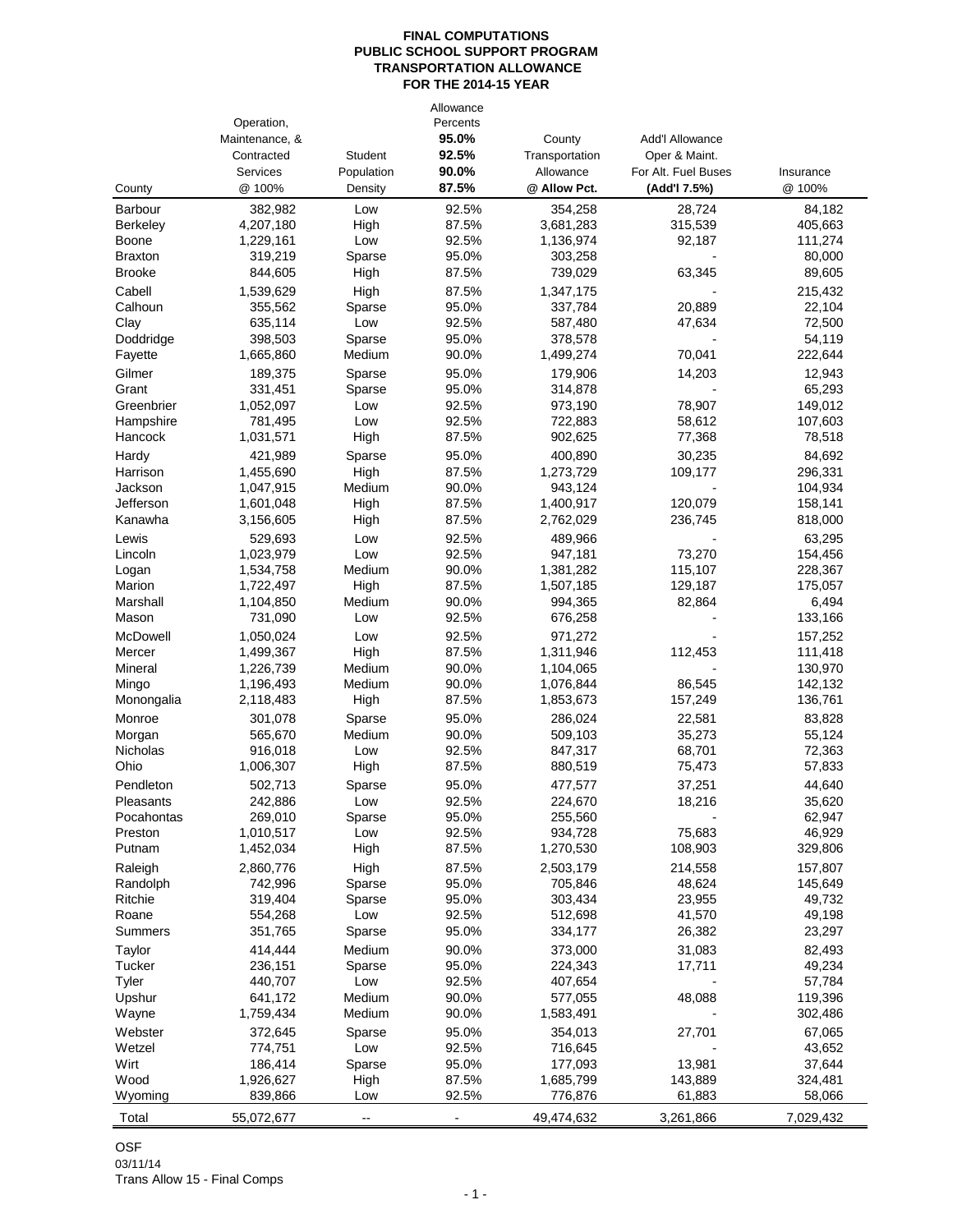|                |                  | Pupils         | Amount    | In Lieu    | Operation &       | Operation &       |
|----------------|------------------|----------------|-----------|------------|-------------------|-------------------|
|                | Current          | Paid           | Paid      | Allowance  | Maintenance       | Maintenance       |
|                | Replace Val      | In Lieu        | In Lieu   | @ Avg. of  | <b>MCVC Share</b> | <b>MCVC Share</b> |
| County         | <b>Bus Fleet</b> | 2012-13        | 2012-13   | (\$286.51) | 100%              | (Add'l 7.5%)      |
| Barbour        | 206,058          | 1              | 320       | 287        | 10,403            | 780               |
| Berkeley       | 1,314,687        | 320            | 136,732   | 91,683     | 70,121            | 5,259             |
| Boone          | 333,088          | 59             | 15,317    | 16,904     |                   |                   |
| <b>Braxton</b> | 167,885          | 52             | 28,841    | 14,899     |                   |                   |
| <b>Brooke</b>  | 251,181          | 2              | 1,947     | 573        |                   |                   |
| Cabell         | 771,330          | 538            | 89,164    | 154,142    |                   |                   |
| Calhoun        | 132,986          | 15             | 15,614    | 4,298      | 26,469            | 1,985             |
| Clay           | 243,544          | 30             | 17,140    | 8,595      |                   |                   |
| Doddridge      | 188,703          | 3              | 8,518     | 860        | 22,232            | 1,667             |
| Fayette        | 515,486          | 1              | 303       | 287        |                   |                   |
| Gilmer         | 103,792          | 12             | 4,096     | 3,438      | 9,099             | 682               |
| Grant          | 220,978          | $\overline{2}$ | 2,624     | 573        | 11,233            | 842               |
| Greenbrier     | 493,488          | 20             | 10,476    | 5,730      |                   |                   |
| Hampshire      | 410,581          | 29             | 19,218    | 8,309      |                   |                   |
| Hancock        | 288,891          | 4              | 1,595     | 1,146      |                   |                   |
| Hardy          | 231,686          | 9              | 10,521    | 2,579      | 21,426            | 1,607             |
| Harrison       | 757,388          | 8              | 12,522    | 2,292      | 56,054            | 4,204             |
| Jackson        | 418,553          | 14             | 6,553     | 4,011      | 46,046            | 3,453             |
| Jefferson      | 713,787          | 7              | 13,983    | 2,006      | 36,543            | 2,741             |
| Kanawha        | 1,338,216        | 1,327          | 229,644   | 380,199    |                   |                   |
| Lewis          | 267,207          | 3              | 6,800     | 860        | 34,666            | 2,600             |
| Lincoln        | 422,654          | 24             | 13,892    | 6,876      |                   |                   |
| Logan          | 484,344          | 118            | 17,369    | 33,808     |                   |                   |
| Marion         | 561,578          | $\overline{7}$ | 248       | 2,006      |                   |                   |
| Marshall       | 471,498          |                |           |            |                   |                   |
| Mason          | 417,252          | 1              | 2,328     | 287        |                   |                   |
| McDowell       | 416,959          | 3              | 1,506     | 860        |                   |                   |
| Mercer         | 539,399          | 91             | 22,886    | 26,072     |                   |                   |
| Mineral        | 439,529          | 7              | 19,491    | 2,006      |                   |                   |
| Mingo          | 401,386          | 11             | 5,623     | 3,152      |                   |                   |
| Monongalia     | 804,998          | 328            | 74,390    | 93,975     |                   |                   |
| Monroe         | 210,168          | 6              | 2,759     | 1,719      |                   |                   |
| Morgan         | 230,934          | 6              | 2,511     | 1,719      | 47,270            | 3,545             |
| Nicholas       | 403,677          | 39             | 45,183    | 11,174     |                   |                   |
| Ohio           | 289,780          | $\overline{a}$ |           |            |                   |                   |
| Pendleton      | 137,227          | 9              | 7,007     | 2,579      | 21,966            | 1,647             |
| Pleasants      | 116,407          | 2              | 99        | 573        | 7,877             | 591               |
| Pocahontas     | 141,021          | 21             | 7,369     | 6,017      |                   |                   |
| Preston        | 490,448          | 12             | 5,910     | 3,438      |                   |                   |
| Putnam         | 629,341          | 531            | 68,866    | 152,137    |                   |                   |
| Raleigh        | 960,684          | 269            | 131,276   | 77,071     |                   |                   |
| Randolph       | 384,431          | 6              | 2,126     | 1,719      |                   |                   |
| Ritchie        | 139,455          | 38             | 9,389     | 10,887     | 11,259            | 844               |
| Roane          | 301,270          | 20             | 4,811     | 5,730      | 27,226            | 2,042             |
| Summers        | 174,693          | 4              | 1,650     | 1,146      |                   |                   |
| Taylor         | 226,626          | 3              | 573       | 860        | 19,004            | 1,425             |
| Tucker         | 99,941           | 1              | 262       | 287        |                   |                   |
| Tyler          | 194,880          |                |           |            | 21,090            | 1,582             |
| Upshur         | 365,974          | 7              | 1,628     | 2,006      | 12,572            | 943               |
| Wayne          | 766,270          | 4              | 36,272    | 1,146      |                   |                   |
| Webster        | 171,004          | 6              | 2,356     | 1,719      |                   |                   |
| Wetzel         | 240,565          | 5              | 821       | 1,433      | 70,081            | 5,256             |
| Wirt           | 125,906          |                |           |            |                   |                   |
| Wood           | 645,924          | 28<br>15       | 42,843    | 8,022      |                   |                   |
| Wyoming        | 378,788          |                | 5,013     | 4,298      |                   |                   |
| Total          | 22,154,526       | 4,078          | 1,168,386 | 1,168,393  | 582,637           | 43,695            |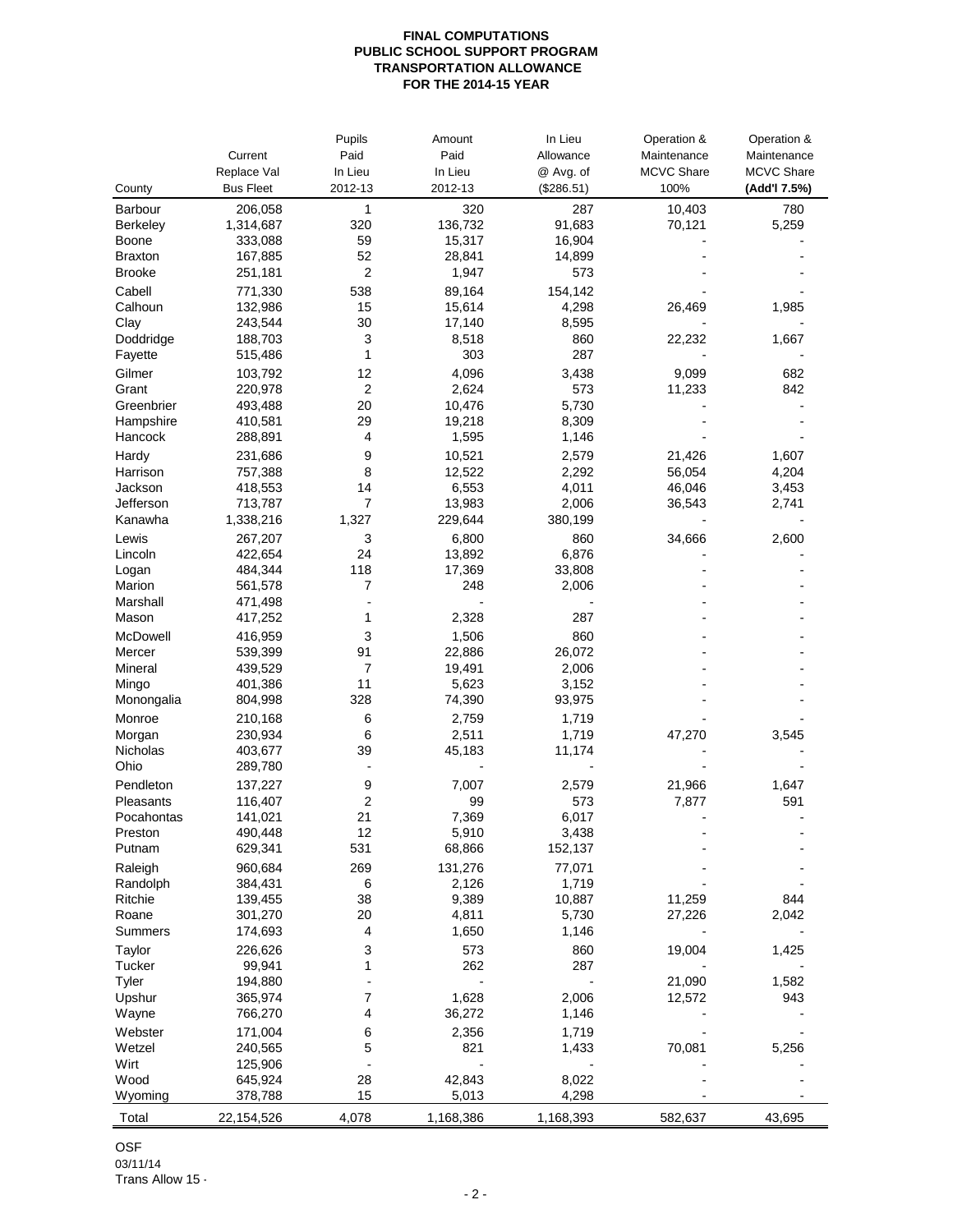| Total<br>Max. Allowance<br>Avg. Allow.<br>Transportation<br>Allowance                                  |                | Transportation       |
|--------------------------------------------------------------------------------------------------------|----------------|----------------------|
| (1/3 Above State<br>Allowance<br>In Excess<br>Per Mile After<br>Allowance                              | Funding        | Allowance            |
| <b>Before Limit</b><br>Of Limit<br>Limit W/O<br>Average)<br><b>Without Add'l</b>                       | For Add'l      | With Add'l           |
| (\$1.8363)<br>(\$2.4483)<br>(\$2.4483)<br><b>Add'l Buses</b><br>County<br><b>Buses</b>                 | <b>Buses</b>   | <b>Buses</b>         |
| 674,289<br>1.6725<br>Barbour<br>987,066<br>674,289<br>$\overline{a}$<br>$\overline{a}$                 | $\blacksquare$ | 674,289              |
| 2.1065<br><b>Berkeley</b><br>5,814,114<br>6,757,594<br>5,814,114<br>1.8726<br>1,690,427<br>2,210,071   | 416,323        | 6,230,437            |
| Boone<br>1,690,427<br>1.8238<br>566,042<br>759,864<br>566,042<br><b>Braxton</b><br>$\overline{a}$      |                | 1,690,427<br>566,042 |
| 1,143,733<br>1,277,053<br>2.1927<br><b>Brooke</b><br>1,143,733<br>÷                                    |                | 1,143,733            |
| 1.7771<br>Cabell<br>2,488,079<br>3,427,789<br>2,488,079                                                | 102,415        | 2,590,494            |
| 1.7034<br>Calhoun<br>520,046<br>747,444<br>520,046                                                     |                | 520,046              |
| Clay<br>959,753<br>1,427,915<br>1.6456<br>959,753<br>÷                                                 |                | 959,753              |
| Doddridge<br>623,927<br>757,798<br>2.0158<br>623,927<br>$\overline{a}$                                 |                | 623,927              |
| 3,633,258<br>1.5551<br>Fayette<br>2,307,732<br>2,307,732<br>÷                                          |                | 2,307,732            |
| 1.4682<br>Gilmer<br>314,964<br>525,226<br>314,964<br>$\overline{a}$                                    |                | 314,964              |
| 2.2018<br>Grant<br>602,564<br>670,036<br>602,564<br>$\overline{a}$                                     |                | 602,564              |
| 1,700,327<br>2,223,387<br>1.8723<br>1,700,327<br>Greenbrier<br>÷                                       |                | 1,700,327            |
| Hampshire<br>2.0651<br>1,307,988<br>1,550,719<br>1,307,988<br>÷                                        | $\blacksquare$ | 1,307,988            |
| 2.0376<br>Hancock<br>1,348,548<br>1,620,327<br>1,348,548                                               |                | 1,348,548            |
| 2.0267<br>Hardy<br>751,689<br>908,035<br>751,689<br>$\blacksquare$                                     |                | 751,689              |
| 2,443,121<br>2,969,678<br>2.0142<br>2,443,121<br>Harrison<br>$\overline{a}$                            |                | 2,443,121            |
| 1.7771<br>Jackson<br>2,030,769<br>1,474,075<br>1,474,075<br>$\overline{a}$                             |                | 1,474,075            |
| Jefferson<br>1.6574<br>2,397,671<br>3,541,723<br>2,397,671<br>÷<br>Kanawha<br>1.8174<br>÷              | 252,269        | 2,649,940            |
| 5,535,189<br>5,535,189<br>7,456,611                                                                    |                | 5,535,189            |
| 823,928<br>1.5960<br>823,928<br>Lewis<br>1,263,915<br>Lincoln<br>1.9324<br>1,604,437<br>$\blacksquare$ |                | 823,928<br>1,604,437 |
| 1,604,437<br>2,032,821<br>2.0565<br>Logan<br>2,242,908<br>2,670,202<br>2,242,908<br>$\overline{a}$     |                | 2,242,907            |
| 1.9900<br>Marion<br>2,922,004<br>2,375,013<br>2,375,013                                                |                | 2,375,013            |
| Marshall<br>2,007,797<br>1.8964<br>1,555,221<br>1,555,221<br>÷                                         |                | 1,555,221            |
| 1,226,963<br>1,700,765<br>1.7662<br>1,226,963<br>Mason<br>$\overline{a}$                               |                | 1,226,963            |
| McDowell<br>1.7129<br>1,546,343<br>2,210,262<br>1,546,343<br>÷                                         |                | 1,546,343            |
| 1.5001<br>3,429,562<br>2,101,288<br>Mercer<br>2,101,288<br>$\blacksquare$                              |                | 2,101,288            |
| 2,028,137<br>2.0239<br>Mineral<br>1,676,570<br>1,676,570<br>$\overline{a}$                             |                | 1,676,570            |
| 2,767,044<br>1.5131<br>1,710,059<br>Mingo<br>1,710,059<br>$\blacksquare$                               |                | 1,710,059            |
| 1.6796<br>Monongalia<br>3,046,656<br>4,440,930<br>3,046,656                                            |                | 3,046,656            |
| 1.6779<br>Monroe<br>604,320<br>881,767<br>604,320                                                      |                | 604,320              |
| 1.6358<br>835,698<br>1,250,761<br>835,698<br>Morgan                                                    | 85,121         | 920,819              |
| Nicholas<br>1,403,232<br>1,716,645<br>2.0013<br>1,403,232<br>÷                                         | L,             | 1,403,232            |
| Ohio<br>1.5961<br>1,303,605<br>1,999,674<br>1,303,605<br>$\overline{\phantom{0}}$                      |                | 1,303,605            |
| Pendleton<br>700,921<br>794,934<br>2.1588<br>700,921<br>$\overline{\phantom{0}}$                       |                | 700,921              |
| 396,077<br>Pleasants<br>396.077<br>579,118<br>1.6745                                                   |                | 396,077              |
| 465,545<br>789,765<br>1.4432<br>465,545<br>Pocahontas<br>$\overline{a}$                                |                | 465,545              |
| 1,551,226<br>2,321,914<br>1.6357<br>1,551,226<br>Preston                                               |                | 1,551,226            |
| 2,490,717<br>2.0551<br>2,490,717<br>Putnam<br>2,967,266                                                | 334,296        | 2,825,013            |
| 4,877,949<br>1.9641<br>Raleigh<br>3,913,299<br>3,913,299                                               |                | 3,913,299            |
| Randolph<br>1,286,269<br>1,528,687<br>2.0601<br>1,286,269<br>Ritchie                                   |                | 1,286,269            |
| 528,307<br>825,772<br>1.5664<br>528,307<br>Roane<br>1,322,677<br>1.6891<br>912,508                     |                | 528,307              |
| 912,508<br>1.8399<br>Summers<br>559,695<br>744,751<br>559,695                                          |                | 912,508<br>559,695   |
| Taylor<br>902,869<br>1.9402<br>715,487<br>715,487                                                      |                | 715,487              |
| 520,371<br>1.8420<br>Tucker<br>391,516<br>391,516                                                      |                | 391,516              |
| Tyler<br>661,900<br>858,012<br>1.8887<br>661,900                                                       |                | 661,900              |
| Upshur<br>1.9695<br>1,113,462<br>1,384,142<br>1,113,462                                                |                | 1,113,462            |
| 1.8391<br>Wayne<br>2,653,393<br>3,532,273<br>2,653,393                                                 |                | 2,653,393            |
| Webster<br>621,502<br>773,832<br>1.9663<br>621,502                                                     |                | 621,502              |
| Wetzel<br>1,007,551<br>2.2053<br>1,007,551<br>1,118,584                                                |                | 1,007,551            |
| Wirt<br>2.0225<br>354,624<br>429,282<br>354,624                                                        |                | 354,624              |
| Wood<br>2,808,115<br>3,658,798<br>1.8791<br>2,808,115                                                  |                | 2,808,115            |
| Wyoming<br>1,279,911<br>2,102,296<br>1.4906<br>1,279,911<br>$\overline{\phantom{a}}$                   |                | 1,279,911            |
| 83,132,544<br>110,837,941<br>1.8363<br>83,132,544<br>Total                                             | 1,190,424      | 84,322,967           |